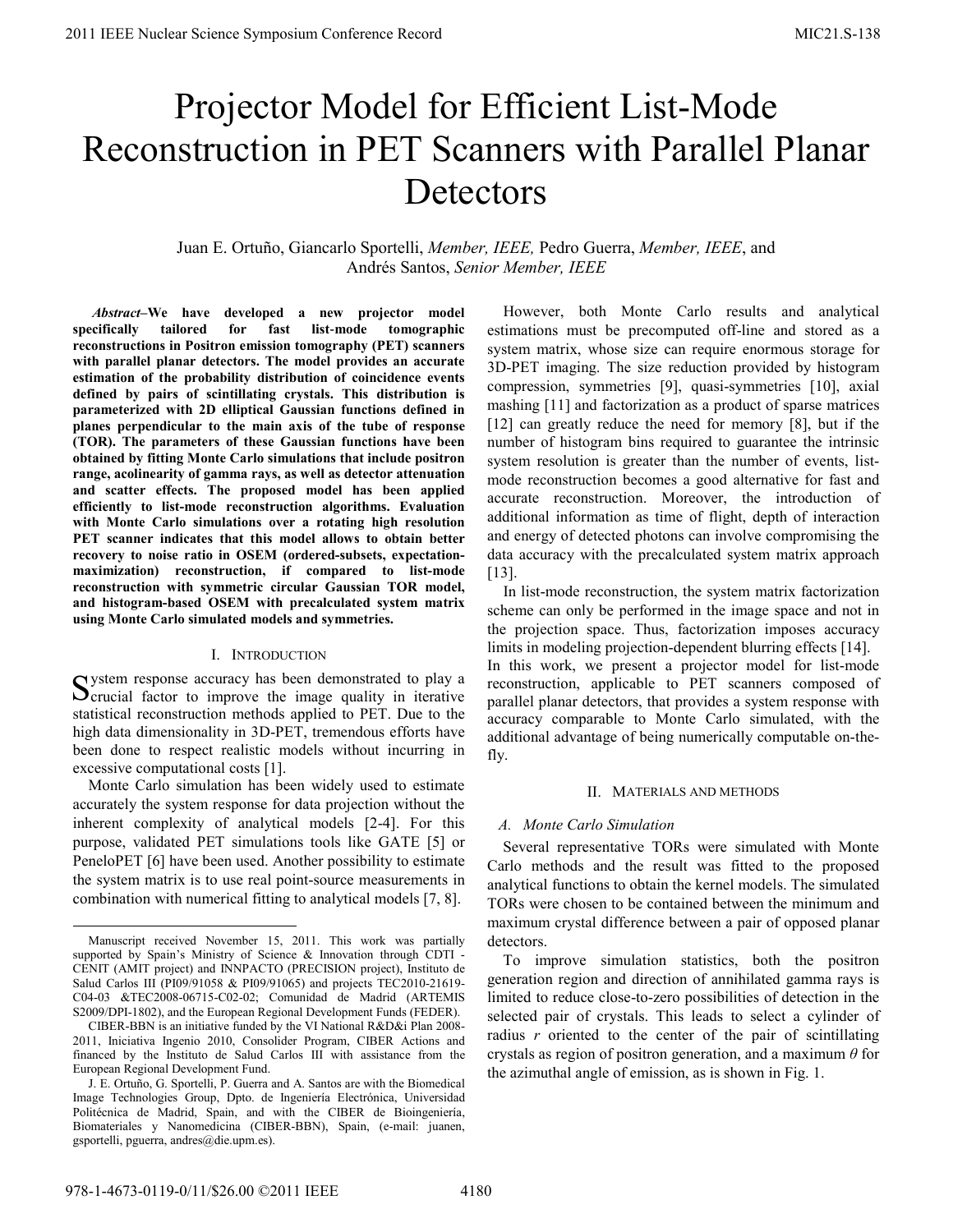

Fig. 1. Up: Scheme of a cylindrical region centered in the LOR where the positrons are generated during the Monte Carlo simulation; down: Two Examples of 2D Elliptical Gaussians histograms of probability distributions of a TOR between pairs of scintillating crystals  $c_1-c_2$ :  $c_1=(3,3)$  with  $c_2=(26,31)$ and  $c_1=(26,12)$  with  $c_2=(14,24)$ , where the two indexes indicates the associated column and row of the scintillating crystal.

Monte Carlo code models the gamma ray acollinearity, positron range, as well as scintillating crystal attenuation and scatter effects. All physical effects are simulated with respect to a water medium, which approximates the majority of biological tissues, and  $18<sup>F</sup>$  sources. Geometrical and detector characteristics of the small animal rPET scanner [15] were used in the Monte Carlo modeling.



Fig. 2.(a) Isosurface of Monte Carlo simulation of an oblique TOR; (b) Elliptical Gaussian model (red) with superimposed simulation (line grid); (c) Circular Gaussian model (cyan) with superimposed simulation (line grid).

Monte Carlo simulation is also used to determine the most probable points of detection for every pair of scintillating crystals, which define the ideal LOR. These points were selected to be 5 mm off the detector surface.

# *B. Projector Kernel*

Monte Carlo simulations show that the system response is approximately shaped as an elliptical tube with a 2D Gaussian distributed section:

$$
p(x, y) = A \exp\left(-\frac{x^2}{2\sigma_x^2} - \frac{y^2}{2\sigma_y^2}\right)
$$

The projector kernel, i.e. the scalar field that describes the TOR, has been derived with respect to a reference system in which the z axis is aligned with the ideal line of response, (LOR) while x and y axes are aligned with detectors. For any LOR, a 3D transformation converts the coordinates of every voxel center  $\mathbf{p} = x\mathbf{i} + y\mathbf{j} + z\mathbf{k}$  on the new reference frame  $\mathbf{p}' =$ x'**i**'+y'**j**'+z'**k**'. The transformation can be expressed in homogeneous coordinates as a rotation matrix **R** and a translation vector **t**:

$$
\begin{bmatrix} \mathbf{p}' \\ 1 \end{bmatrix} = \begin{bmatrix} \mathbf{R} & \mathbf{t} \\ \mathbf{0}^T & 1 \end{bmatrix} \begin{bmatrix} \mathbf{p} \\ 1 \end{bmatrix}
$$

Vectors of **R** are normal to the plane perpendicular to the LOR (denoted as  $r_3$ ), the plane that contains the LOR and the principal axis of the pixelated crystals (denoted as  $\mathbf{r}_2$ ) and the plane perpendicular to  $\mathbf{r}_2$  and  $\mathbf{r}_3$  (denoted as  $\mathbf{r}_1$ );  $\mathbf{p}_1$  and  $\mathbf{p}_2$  are the vertices of the LOR and **n** is the unit vector normal to the detector;  $\mathbf{p}_0$  Is a generic point belonging to the LOR:

$$
\mathbf{R} = \begin{bmatrix} \mathbf{r}_1^T \\ \mathbf{r}_2^T \\ \mathbf{r}_3^T \end{bmatrix}, \quad \mathbf{t} = -\mathbf{R}\mathbf{p}_0
$$

$$
\mathbf{r}_3 = \frac{\mathbf{p}_2 - \mathbf{p}_1}{\|\mathbf{p}_2 - \mathbf{p}_1\|}, \quad \mathbf{r}_2 = \frac{\mathbf{r}_3 \times \mathbf{n}}{\|\mathbf{r}_3 \times \mathbf{n}\|}, \quad \mathbf{r}_1 = \mathbf{r}_2 \times \mathbf{r}_3
$$

Fig. 1 shows two examples of the simulated elliptical Gaussian sections corresponding to TORs between two selected pairs of scintillating crystals  $c_1-c_2$ :  $c_1=(3,3)$  with  $c_2=(26,31)$  and  $c_1=(26,12)$  with  $c_2=(14,24)$ , where the two indexes indicates the column and row of the scintillating crystal, respectively. The complete isosurface of a simulated TOR is sketched in Fig. 2, along with the fitted 2D elliptical Gaussian model and a standard circular Gaussian model.

The complete set of simulated TORs projected over the plane z'=0 were fitted to elliptical Gaussian functions. In Fig.3, values of  $\sigma_x$  and  $\sigma_y$  are plotted against the distance between main crystals axes. It can be observed that  $\sigma_x$  values increases with the total difference of crystals associated to the modeled LOR, while  $\sigma_{v}$  remain constant. A polynomial fit was used to approximate the crystal differences not modeled with the Monte Carlo method.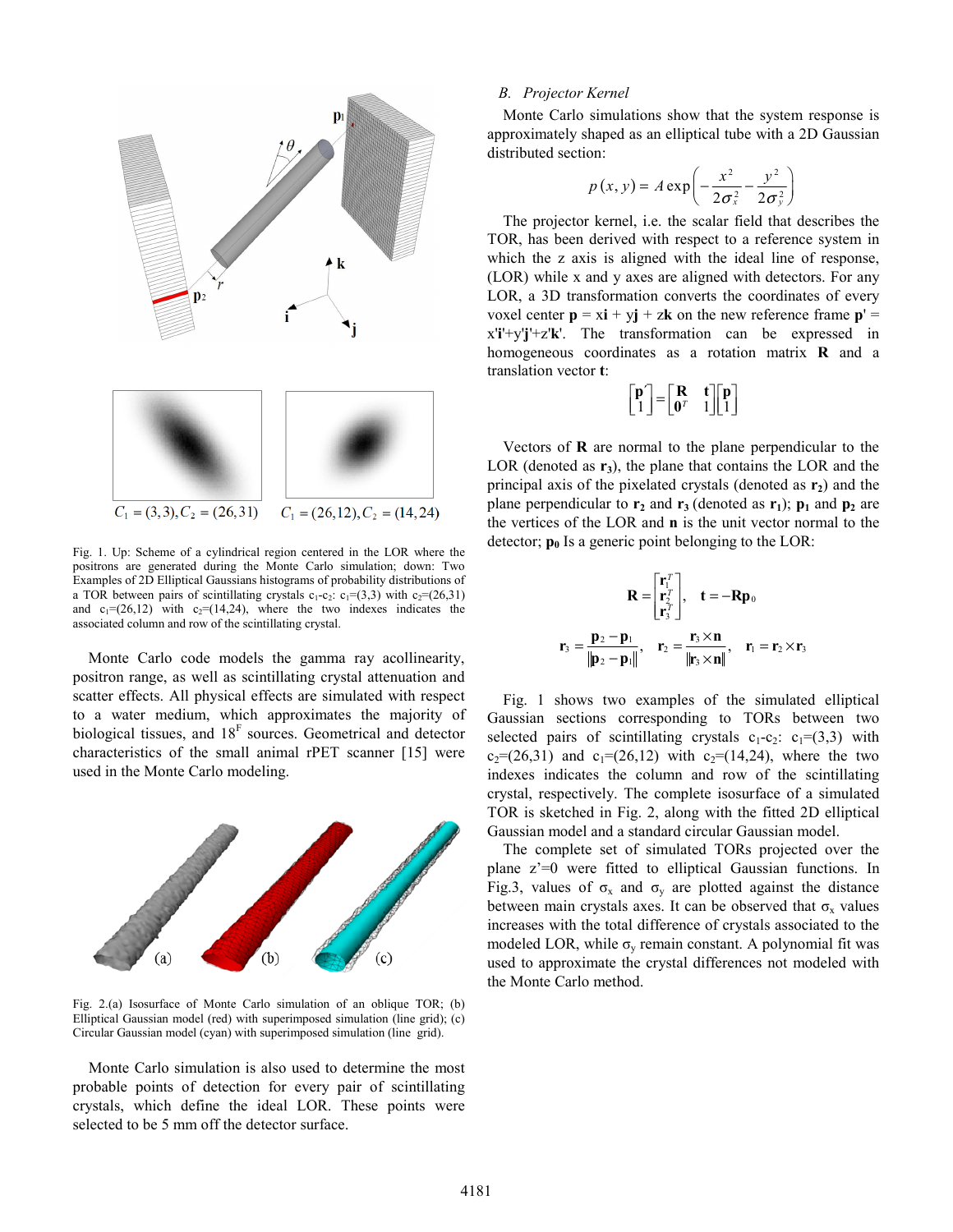

Fig.3. Fitted values of standard deviations of elliptical Gaussians for representative TORs in Monte Carlo simulations. TOR skewness is expressed as distance between associated pixelated crystals in the x-y detector plane.

### *C. Reconstruction algorithm*

The list-mode 3D-OSEM reconstruction algorithm used to test the proposed kernel model is based on the algorithm described in [16]. It can be summarized as:

$$
\lambda_j^{k+1} = \frac{\lambda_j^k}{s_j} \sum_{i \in L_n} \frac{a_{ij}}{\sum_{j'} a_{ij'} \lambda_{j'}^k}
$$

All observed coincidence events, or LORs, are divided into *N* subsets  $L_n$ ; index *k* is equal to  $k = Nl + n$ , being *n* the subset number and *l* the total passes through the whole dataset (i.e., the number of iterations);  $\lambda_i^k$  is the intensity estimation for the voxel *j* at sub–iteration  $k$ ,  $s$  is the sensitivity image, and  $a_{ij}$  is the likelihood of an observed event *i* for a given voxel *j*. Scatter and random estimates have been neglected. In order to prevent reconstruction biases, list-mode subsets have been composed by sampling uniformly the whole acquired dataset with offsets n belonging to  $[0, N-1]$ .

#### III. RESULTS

The proposed kernel has been integrated in an efficient listmode OSEM algorithm [17]. Reconstructed data have been compared with histogram-mode 3D-OSEM [18] with precalculated system-matrix using Monte Carlo methods and listmode OSEM with symmetric Gaussian model [17]. Direct (i.e., unregularized), and Median Root Prior (MRP) regularized versions [19] of the reconstruction algorithms were used. The simulation package GATE has been used to describe the rPET scanner [15] and simulate projection data for the NEMA phantom. Ten subsets were used in all cases.

Contrast recovery coefficient (CRC) to noise/signal ratios until 120 iterations have been reported in Fig. 4. The measurements were done with an Image Quality Phantom defined according to the NEMA NU4-2008 standard for small animal PET (reconstructed in Fig. 5) over 1mm and 2mm hot rods. Results show that the proposed formulation outperforms both histogram-mode 3D-OSEM with precalculated system matrix and list-mode 3D-OSEM with symmetrical Gaussian TOR model.



Fig. 4. Recovery contrast coefficient (CRC) vs. noise to signal ratio measurements over 1mm and 2mm rods of the NEMA quality phantom.